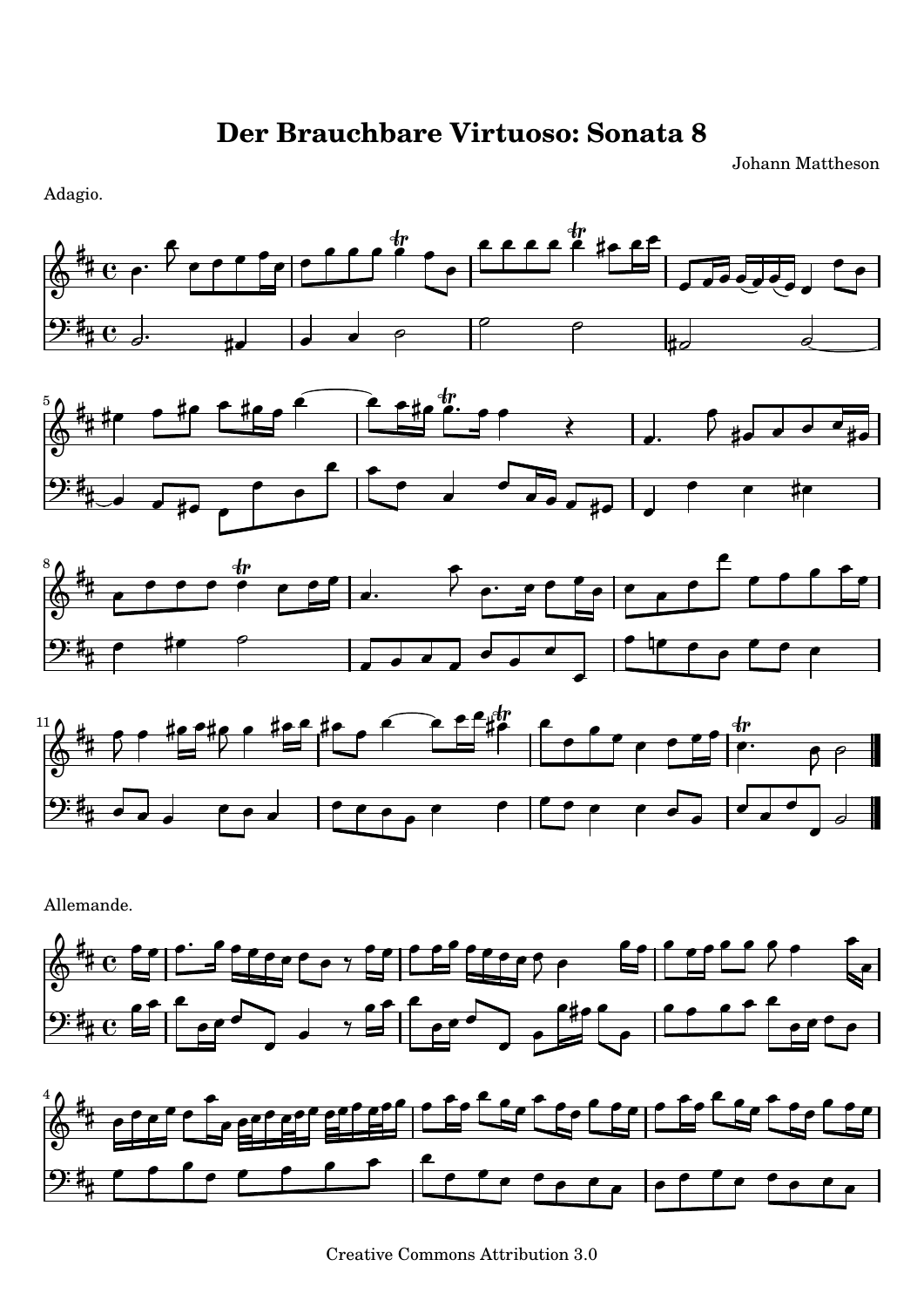











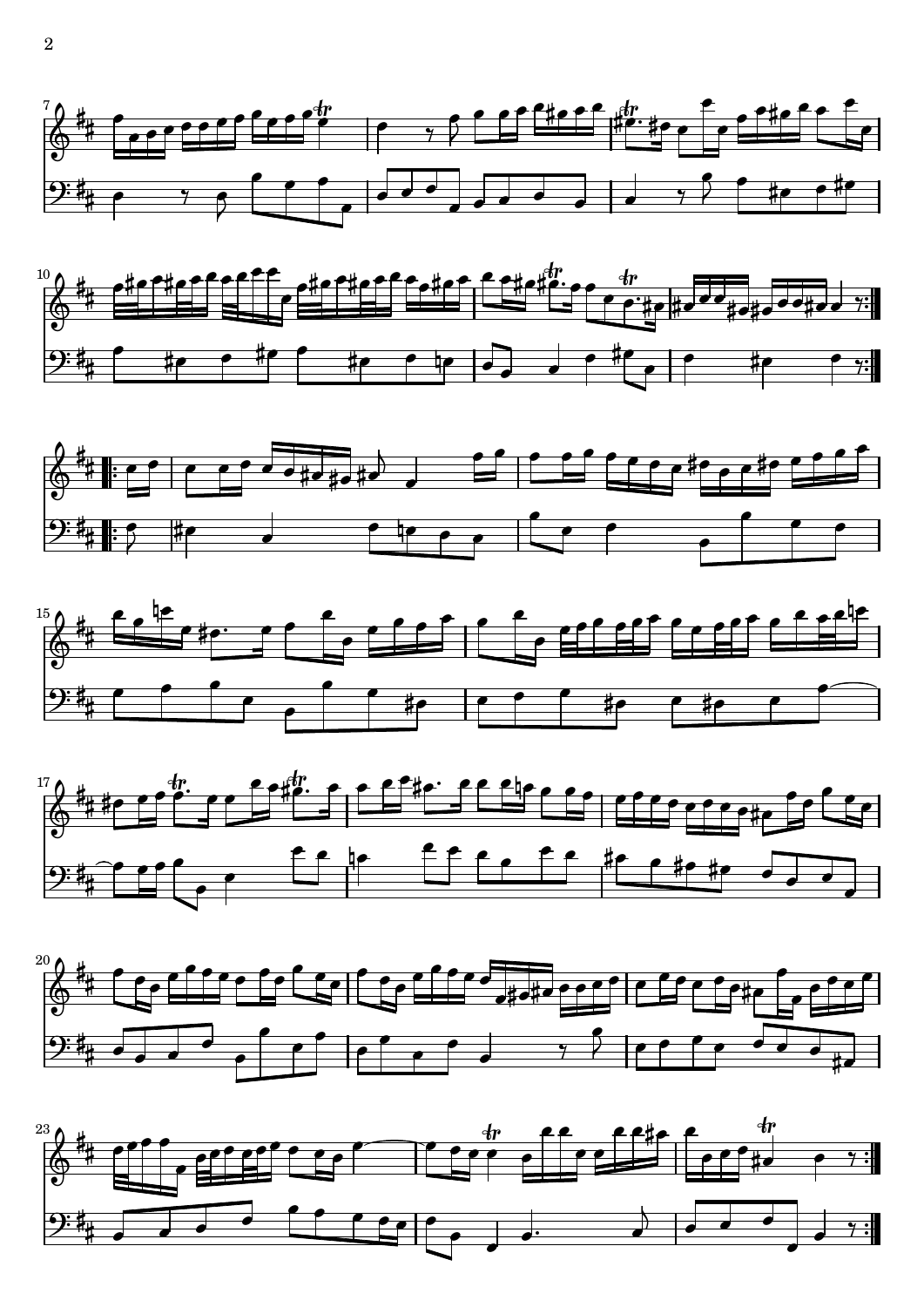Largo.



Giga.